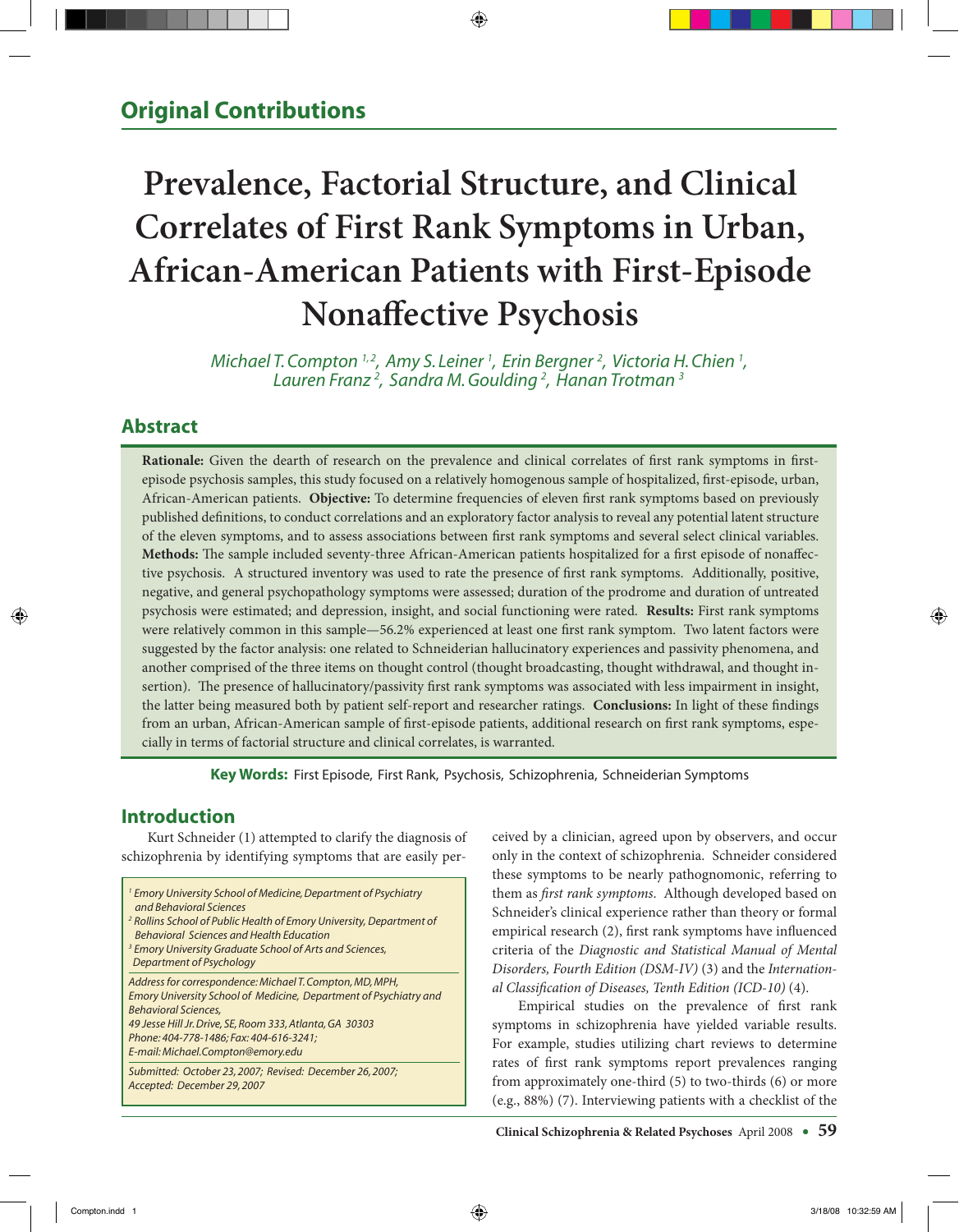specific symptoms yields prevalence estimates ranging from about one-half of patients (8, 9) to approximately threefourths (2, 10). The largest prevalence study interviewed 811 patients with a symptom checklist and reported a rate of first rank symptoms in patients with schizophrenia of 57% (11).

Very little research is available on first rank symptoms in first-episode psychosis. González-Pinto and colleagues (12) found that two-thirds of first-episode patients endorsed at least one first rank symptom and 70% of those endorsed at least two symptoms. Tanenberg-Karant and coworkers (13) found the prevalence of first rank symptoms to be 70% among first-episode patient when interviewers used the Structured Clinical Interview for DSM-IV Axis I Disorders (14), which inquires on nine such symptoms.

National, cultural, and ethnic variation in the prevalence of first rank symptoms was widely investigated in the 1970s (5, 11, 15-17) and 1980s (18-22). Two large (n>800) international studies in the mid-1970s yielded prevalence rates of approximately 50% (11, 23); however, rates of first rank symptoms varied substantially between countries despite identical methods of data collection. Interest in national, cultural, and ethnic variation in first rank symptoms has apparently dwindled since the 1980s, with fewer recent reports on culture/ethnicity and first rank symptoms (24-26).

Two studies have been conducted to determine if greater frequency or severity of first rank symptoms in African-American patients account for a greater proportion of African Americans receiving a diagnosis of schizophrenia compared to Caucasians. Arnold and associates (25) used blinded raters to compare African Americans and European Americans with various psychotic disorders on first rank symptoms with the Scale for the Assessment of Positive Symptoms (SAPS) (27). African Americans were found to have more severe first rank symptoms than European Americans, and African-American men were more likely to experience any first rank symptom than other patients. Strakowski and colleagues (28), utilizing data from the DSM-IV Field Trial for Schizophrenia and Other Psychotic Disorders, rated the frequency and severity of seven first rank symptoms. African-American patients with a psychotic disorder were rated as generally having more severe psychotic symptoms, and specifically having more severe first rank symptoms than Caucasian patients. Both studies suggested that higher rates of psychotic diagnoses may be due in part to more severe ratings of first rank symptoms in some African-American patients. However, Tanenberg-Karant and coworkers (13) found that ethnicity was not related to the presence of first rank symptoms among a sample of ninety-four first-episode patients. To date, no study has specifically reported rates of all eleven first rank symptoms defined in detail by Mellor (2) among African-American first-episode patients.

Several clinical variables may be associated with a greater likelihood of first rank symptoms in patients with schizophrenia, including: left-handedness (29), earlier age at onset (12), language deficits (30, 31), and poorer functioning (13). However, in the context of first-episode psychosis, there is very little information available on associations between demographic and clinical variables and first rank symptoms.

Given the relative dearth of reports on the prevalence and clinical correlates of first rank symptoms in firstepisode samples, especially among African Americans, and in light of evidence that the prevalence of first rank symptoms may vary substantially by culture/race/ethnicity, this study focused on a relatively homogenous sample of hospitalized, urban, first-episode, African-American patients. This analysis had a three-fold objective. First, the frequencies of eleven first rank symptoms were determined using previously published definitions (2). Second, correlations and an exploratory factor analysis were conducted to reveal any potential latent structure of the eleven symptoms. Third, associations between the presence of first rank symptoms and several select clinical variables were assessed, including: positive symptoms, negative symptoms, general psychopathology symptoms, duration of the prodrome, duration of untreated psychosis (DUP), depression, insight, and social functioning. As an exploratory analysis, these same clinical variables were examined in relation to latent dimensions, or subscales, of first rank symptoms uncovered in the exploratory factor analysis. Although attempts to elucidate the symptomatology of schizophrenia have generally moved beyond Schneiderian first rank symptoms (and substantial research has investigated three- and five-factor domains of symptoms), the current study assessed frequencies, correlations, factorial structure, and clinical correlates of first rank symptoms specifically because little research has characterized first rank symptoms in this way, beyond simply reporting frequencies. Additionally, because phase of illness, chronicity, and antipsychotic treatment may affect symptom structure (32), a relatively homogeneous group of first-episode patients was studied. Recent research has called into question the specificity and diagnostic value of first rank symptoms (33, 34), and the aim of the current study was to describe and explore first rank symptoms in this sample, without attempts to evaluate validity, specificity, predictive value, or clinical usefulness of these symptoms.

# **Methods** *Setting and Sample*

Participants were hospitalized in one of three psychiatric units: 1) the crisis stabilization unit of a large, urban, public sector hospital, which has a typical length of stay of five to seven days  $(n=13)$ ; 2) the extended-stay inpatient unit of this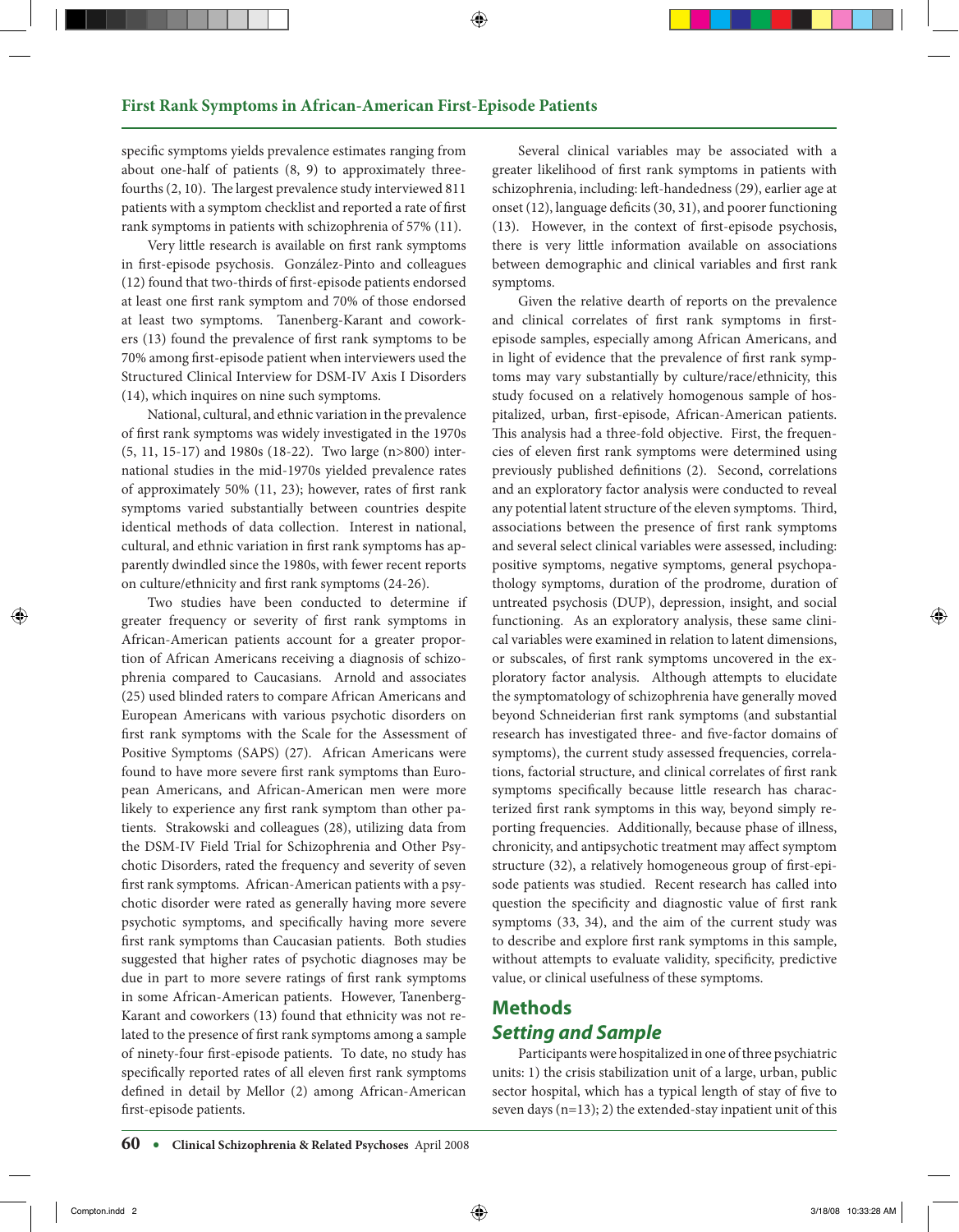same hospital, where patients usually stay seven to fourteen days, or longer if needed for stabilization (n=53); and, 3) a county psychiatric crisis center in an adjacent urban county, which has an average length of stay of approximately seven days (n=7). All three inpatient units care for patients who have public-sector insurance (e.g., Medicaid) or no health insurance. The population served by these public-sector units is comprised predominantly, though not exclusively, of low-income, urban, African Americans.

The sample included seventy-three African-American participants (fifty-six males and seventeen females) who were hospitalized for a first episode of nonaffective psychosis. All patients were admitted between July 2004 and September 2007, and were recruited as part of an ongoing study of determinants of treatment delay and DUP. Exclusion criteria included: 1) age younger than 18 years or older than 40 years; 2) inability to speak English; 3) known mental retardation; 4) Mini-Mental State Examination (35, 36) score of <23; 5) the presence of a significant medical condition that could compromise ability to participate in the evaluation; and, 6) inability to give informed consent for any reason. Additionally, though some patients had previous outpatient treatment contacts, two other exclusion criteria were: 7) prior outpatient antipsychotic treatment lasting less than three months; and, 8) any prior hospitalization for psychosis that occurred more than three months before the current admission.

## *Procedures*

Patients underwent a clinical research assessment as part of the larger project. All evaluations were conducted during hospitalization, after acute psychosis was stabilized sufficiently to allow for informed consent and research participation. The research was approved by all relevant institutional review boards. The following constructs were assessed.

#### Clinical Diagnoses

Nonaffective primary psychotic disorders were diagnosed using the appropriate modules of the SCID-I (14). The test-retest reliability of the SCID-I for *DSM-III-R* Axis I diagnoses has been determined in a variety of nations and populations, and the overall weighted kappa has been reported to be 0.61 in patient samples (37). In the present study, clinician-researchers administering the SCID-I were trained and received supervision by the lead investigator. All available sources of information about the patient were used, including the patient interview, data gleaned from a chart review, and informant/family member collateral information when available. Other clinical data were collected, including: mode of onset of psychosis, who had brought the patient to the hospital, the presence of alcohol or cannabisuse disorders based on SCID-I criteria, voluntary versus involuntary hospital admission, and hospital length of stay.

#### First Rank Symptoms

First rank symptoms were rated using an inventory based on detailed definitions provided by Mellor (2). This inventory assessed for the presence of the eleven hallucinatory and delusional experiences. The internal consistency reliability coefficient for the eleven-item instrument in this sample was α=0.76.

## Symptoms of Schizophrenia

Severity of symptoms of schizophrenia-spectrum illnesses was determined with the widely used Positive and Negative Syndrome Scale (PANSS) (38). The PANSS is a thirty-item scale that uses a seven-point rating scheme, and is completed by clinically trained research staff at the conclusion of a chart review and a semistructured interview that focuses on patients' reports of recent symptoms. Items are grouped into three categories: positive symptoms (seven items), negative symptoms (seven items), and general psychopathology symptoms (sixteen items), such as anxiety and depression. Good internal consistency of the three subscales has been demonstrated in several studies, and research comparing the subscales with similar symptom measures has consistently demonstrated good concurrent validity (37). Several studies of the PANSS have provided evidence of criterion-related and predictive validity (38).

## Duration of the Prodrome and DUP

These two preadmission durations were estimated using information from the Symptom Onset in Schizophrenia inventory (SOS) (39) and the Course of Onset and Relapse Schedule/ Topography of Psychotic Episode (CORS/TOPE) (40). Duration of the prodrome was defined as the number of weeks from the onset of illness/prodromal symptoms until the onset of psychosis. The first prodromal symptoms of the illness that were contiguous (without clearly discernible periods of wellness intervening) with subsequent onset of psychosis (41) were used to operationalize the dating of the onset of the prodrome, following the scoring instructions of the SOS. Select items from the semistructured CORS/TOPE also were used to probe for information related to earlycourse characteristics and dating of the onset of the prodrome and onset of psychosis. The DUP was considered to be the number of weeks from the onset of positive psychotic symptoms until first hospital admission, based on previously reported operationalizations (42).

## Depressive Symptoms

Depressive symptomatology was rated using the Calgary Depression Scale for Schizophrenia (CDSS) (43) and the depression item from the PANSS (38). The CDSS is a reliable,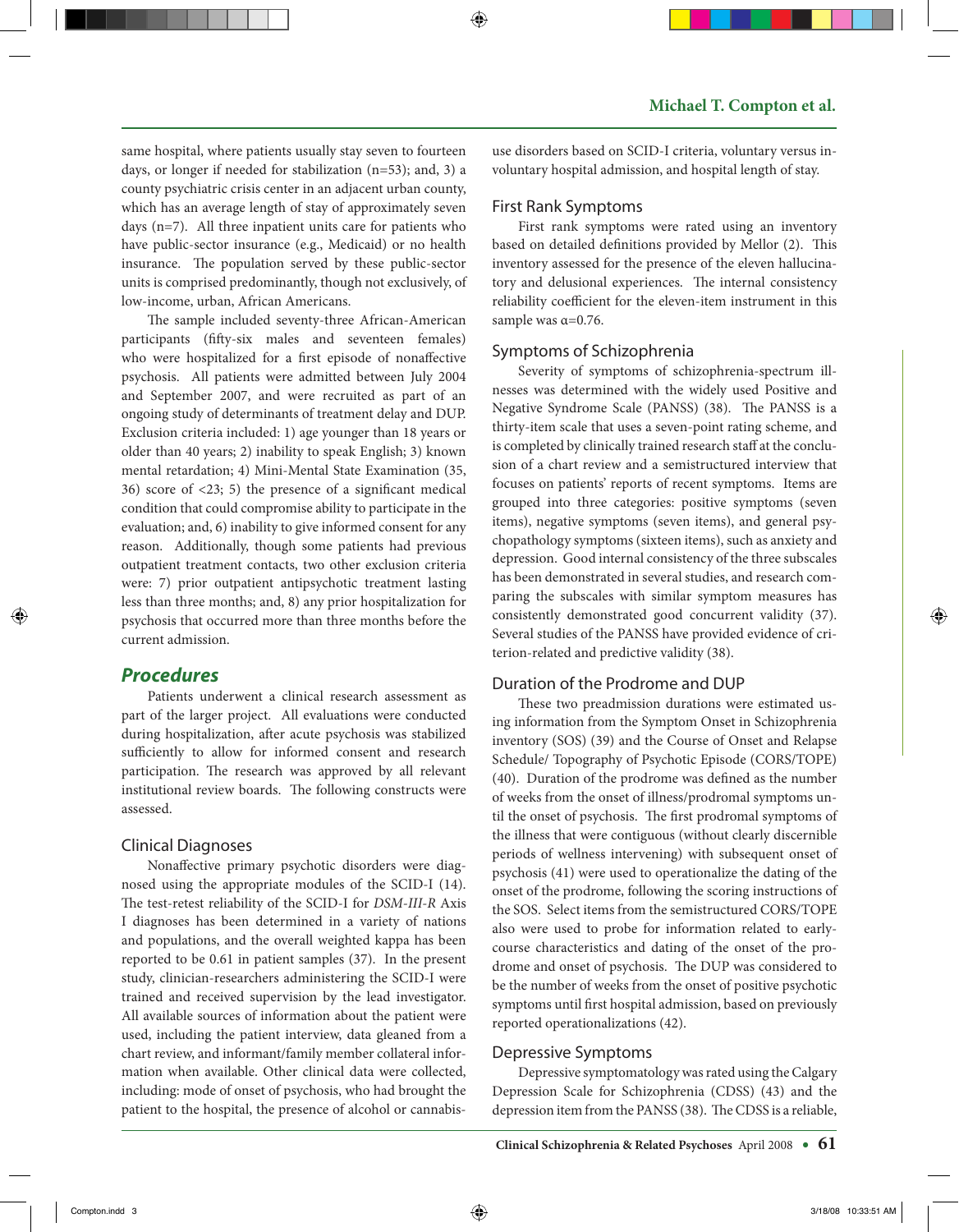sensitive, and valid questionnaire designed specifically to measure depression in patients with schizophrenia (43). Composed of nine items defined according to operational criteria and rated on a four-point scale ranging from 0 (absent) to 3 (severe), total scores >6 suggest the presence of a major depressive episode. The internal consistency reliability value for the nine-item CDSS in the present sample was  $\alpha$ =0.80. The depression item from the PANSS is rated on a seven-point scale of severity ranging from 1 to 7 based on descriptive anchors that draw upon the selfreport of depressed mood by the individual and observation of its influence on his or her attitude and behavior during the interview. Higher scores indicate greater severity of depression. In the present sample, the correlation between the CDSS and the PANSS depression item was  $\rho$ =0.75, p<0.001.

#### Insight

Insight was measured using the Birchwood Insight Scale (BIS) (44) and the insight/judgment item from the PANSS (38). The BIS is a widely used, eight-item self-report measure of insight. Each item is a statement to which the participant responds "agree," "disagree," or "unsure." Items are summed to determine a total score, with a higher score indicating greater insight. Satisfactory internal consistency ( $\alpha$ =0.75) and test-retest reliability (r=0.90) have been reported, and construct and concurrent validity have been demonstrated (44). The internal consistency for the BIS in the present sample was  $\alpha = 0.81$ . Scores on the insight item from the PANSS range from 1 to 7 with lower scores indicating greater insight. According to the PANSS, a lack of judgment and insight is defined as an impaired awareness or understanding of one's own psychiatric condition and life situation. This is evidenced by a failure to recognize past or present psychiatric illness or symptoms, denial of a need for psychiatric hospitalization, or treatment decisions characterized by poor anticipation of consequences, as well as unrealistic short-term and long-range planning. This item has been used extensively as a measure of insight in patients with psychosis (45-48). In the present sample, the correlation between the BIS and the PANSS insight/judgment item was *ρ*=-0.62 (p<0.001). That is, poorer insight is indexed by lower scores on the BIS and higher scores on the PANSS.

#### Social Functioning

Social functioning prior to hospitalization was rated using the Social Functioning Scale (SFS) (49) and the Social and Occupational Functioning Assessment Scale (SOFAS) (50). The SFS is a reliable and valid seventy-one-item questionnaire developed to assess the social behaviors and functioning of individuals with schizophrenia in community settings. Inquiring about abilities and performance in seven areas (social engagement/withdrawal, interpersonal behavior, independence–performance, recreation, prosocial, independence–competence, and employment/occupation), each item is rated on a four-point scale of frequency or ability. Higher scores indicate a higher frequency or competency. Subscale scores are the sum of items in each area and the total score is the sum of all items. The SOFAS is a reliable and valid instrument used to measure social functioning along a one-hundred-point continuum divided into ten-point intervals relying on descriptive anchors. The higher the score, the more competent the individual is with regard to social functioning. The SOFAS assesses social and occupational functioning in a manner that is not directly influenced by severity of psychiatric symptoms, while taking into consideration the effects of general medical conditions (37, 51, 52). The correlation between the SFS total score and the SOFAS score was  $ρ=0.31$  ( $p=0.02$ ).

#### *Data Analysis*

Distributional properties and basic descriptive statistics for the variables of interest were assessed. Frequencies of the eleven first rank symptoms were calculated. Intercorrelations among the various first rank symptoms were examined using the phi correlation. For the exploratory factor analysis, extraction was conducted using the principal axis factoring method, followed by an orthogonal (varimax) rotation. This rotational procedure provides a simpler and more easily interpreted solution than is possible from the principal (unrotated) components, by reducing the number of factors on which the variables have high loadings. Items with factor loadings ≥.30 on these components were deemed meaningful, and only the highest factor loading for each item was considered. Subscale scores were computed by summing the appropriate items, and correlations between the derived factors were assessed. Associations between the presence of first rank symptoms and the select clinical variables were assessed using independent samples Student's t-tests and Mann-Whitney U tests depending on the distributional properties of the dependent variable. Similar tests were conducted to explore these same clinical variables in relation to the latent dimensions of first rank symptoms revealed in the exploratory factor analysis. All analyses were conducted using the SPSS 14.0 statistical software package.

## **Results**

## *Sociodemographic and Clinical Characteristics*

Sociodemographic characteristics of the sample (n=73) are shown in Table 1. The mean age was  $23.3\pm5.0$ years (range: 18–39 years), and 56 (76.7%) of the patients were men. Nearly half of the sample (32, 43.8%) had not graduated from high school, despite the fact that all patients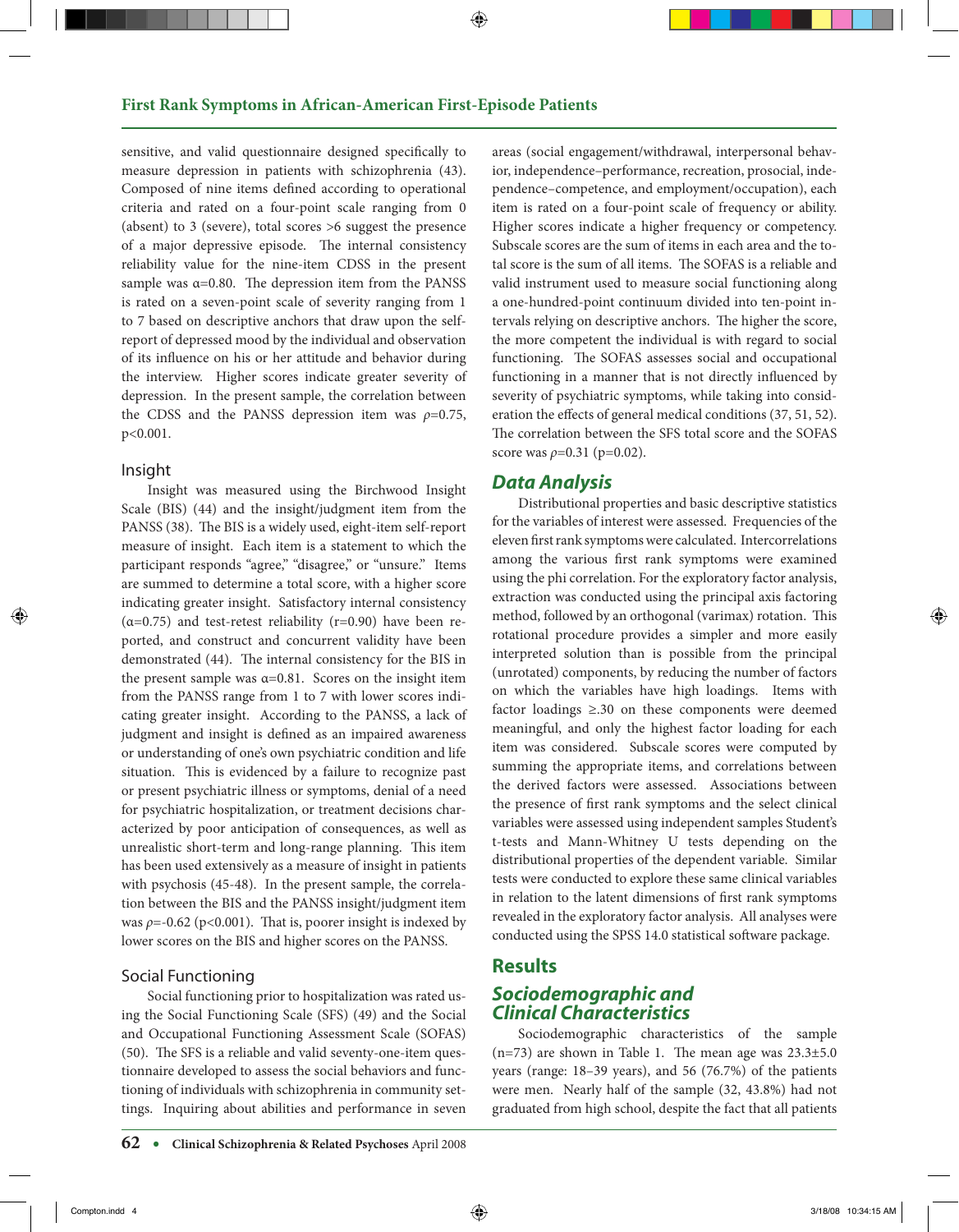**Table 1 Sociodemographic Characteristics of Hospitalized African-American Patients with a First Episode of Nonaffective Psychosis (n=73)**

| Age, years (SD)                                              | $23.3 + 5.0$ |
|--------------------------------------------------------------|--------------|
| <b>Gender, male</b>                                          | 56 (76.7%)   |
| <b>Level of educational attainment:</b>                      |              |
| Did not graduate high school                                 | 32 (43.8%)   |
| High school graduate                                         | 15 (20.5%)   |
| Trade or vocational school                                   | $5(6.8\%)$   |
| Some college                                                 | 12 (16.4%)   |
| College graduate                                             | $9(12.4\%)$  |
| <b>Marital status:</b>                                       |              |
| Single and never married                                     | 67 (91.8%)   |
| Married or living with a partner                             | $3(4.1\%)$   |
| Divorced                                                     | $3(4.1\%)$   |
| <b>Employed during the month prior</b><br>to hospitalization | 28 (38.4%)   |
| Who the patient lived with prior<br>to admission:            |              |
| Alone                                                        | $6(8.2\%)$   |
| With family members                                          | 49 (67.1%)   |
| With boyfriend/girlfriend, partner,<br>or spouse             | $4(5.5\%)$   |
| With friends                                                 | $3(4.1\%)$   |
| <b>Homeless</b>                                              | $3(4.1\%)$   |
| Other                                                        | 8 (11.0%)    |
| <b>Ever incarcerated</b>                                     | 46 (63.0%)   |
| SD=standard deviation                                        |              |

were ≥18 years of age. Almost all of the participants (67, 91.8%) were single and never married, only 28 (38.4%) had been employed during the month prior to hospitalization, and 49 (67.1%) had been living with family members prior to admission. Alarmingly, the majority of the sample (46, 63.0%) had been incarcerated at least once.

Basic clinical characteristics are provided in Table 2. The modal diagnosis was schizophrenia, paranoid type (32, 43.8%), followed by schizophreniform disorder (18, 24.7%), other schizophrenia subtypes (10, 13.7%), schizoaffective disorders (6, 8.2%), and psychotic disorder not otherwise specified (7, 9.6%). Nearly three-quarters of the patients (53, 73.7%) had experienced an acute or subacute onset of psychotic symptoms. Whereas 27 patients (37.0%) were brought to the hospital by family members or friends, 23 (31.5%) were brought to the hospital by police officers. Based on the SCID-I, alcohol abuse or dependence was present in 12 patients (16.4%) and cannabis abuse or dependence was present in 33 (45.2%). Most participants (61, 83.6%) were admitted to the hospital involuntarily, and the average length of stay was 12.1±5.6 days (range: 2–27 days).

# *Frequencies of First Rank Symptoms and Intercorrelations*

Frequencies of the eleven first rank symptoms are shown in Table 3. The most commonly endorsed symptoms were: voices commenting on one's actions (19, 26.0%), diffusion or broadcasting of thoughts (18, 24.7%), and thought withdrawal (14, 19.2%). As shown in Table 4, nearly half of the sample (32, 43.8%) endorsed no first rank symptoms, 12 patients (16.4%) endorsed one first rank symptom, 8 (11.0%) endorsed two first rank symptoms, and 21 (28.7%) endorsed three or more first rank symptoms.

Significant correlations between the eleven first rank symptoms are given in Table 5. In general, itemitem correlations were modest to moderate. The highest correlations were found between thought withdrawal and thought insertion (r=0.63), audible thoughts and voices commenting on one's actions (r=0.54), thought withdrawal and diffusion or broadcasting of thoughts (r=0.53), made impulses/drives and voices commenting on one's actions (r=0.44), made volitional acts and made

#### **Table 2 Basic Clinical Characteristics of Hospitalized African-American Patients with a First Episode of Nonaffective Psychosis (n=73)**

| <b>Diagnosis:</b>                           |                |
|---------------------------------------------|----------------|
| Schizophreniform disorder                   | 18 (24.7%)     |
| Schizophrenia, paranoid type                | 32 (43.8%)     |
| Schizophrenia, disorganized type            | $7(9.6\%)$     |
| Schizophrenia, residual type                | 2(2.7%)        |
| Schizophrenia, undifferentiated type        | $1(1.4\%)$     |
| Schizoaffective disorder, bipolar type      | $3(4.1\%)$     |
| Schizoaffective disorder, depressive type   | $3(4.1\%)$     |
| Psychotic disorder not otherwise specified  | $7(9.6\%)$     |
| Mode of onset of psychotic symptoms (n=72): |                |
| Acute (<1 week)                             | 23 (32.0%)     |
| Subacute (1 week to 1 month)                | 30 (41.7%)     |
| Chronic (>1 month)                          | 19 (26.4%)     |
| Who brought the patient to the hospital:    |                |
| Self                                        | 2(2.7%)        |
| Family members or friends                   | 27 (37.0%)     |
| Emergency medical services/ambulance        | $7(9.6\%)$     |
| Mobile crisis unit                          | $4(5.5\%)$     |
| Police                                      | 23 (31.5%)     |
| Court-issued order to apprehend             | 2(2.7%)        |
| Other                                       | $8(11.1\%)$    |
| Presence of alcohol abuse or dependence     | 12 (16.4%)     |
| Presence of cannabis abuse or dependence    | 33 (45.2%)     |
| Involuntarily admitted to the hospital      | 61 (83.6%)     |
|                                             |                |
| Hospital length of stay, days (SD)          | $12.1 \pm 5.6$ |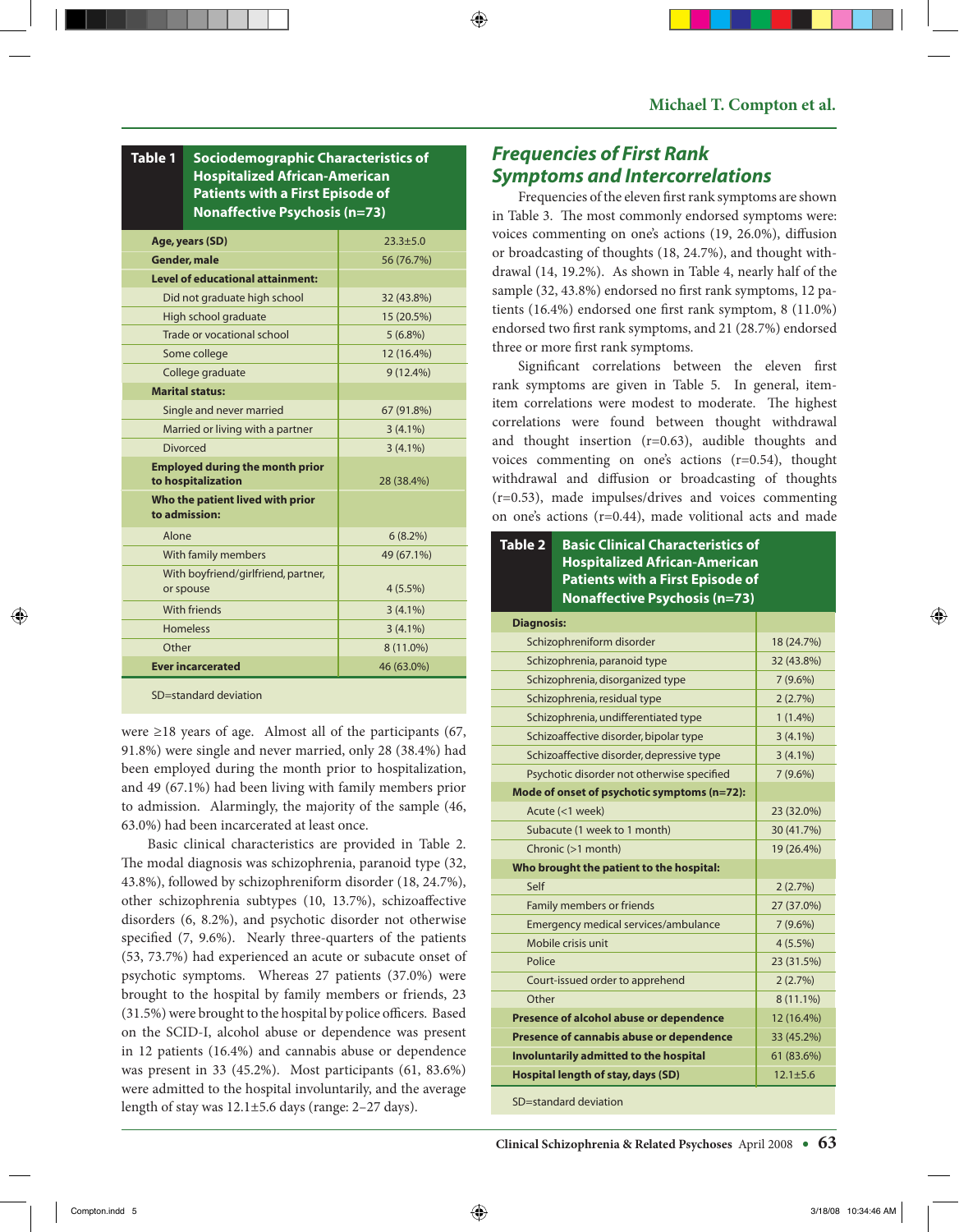#### **Table 3 Prevalence of Specific First Rank Symptoms among Hospitalized African- American Patients with a First Episode of Nonaffective Psychosis (n=73), Listed by Order of Frequency**

| Voices commenting on one's actions              | 19 (26.0%)   |
|-------------------------------------------------|--------------|
| Diffusion or broadcasting of thoughts           | 18 (24.7%)   |
| Thought withdrawal                              | 14 (19.2%)   |
| Thought insertion/thoughts ascribed to others   | 12 (16.4%)   |
| Audible thoughts                                | 11 (15.1%)   |
| Delusional perception                           | $11(15.1\%)$ |
| <b>Voices arguing</b>                           | 9(12.3%)     |
| "Made" impulses/drives                          | 9(12.3%)     |
| Somatic passivity/influence playing on the body | 8 (11.0%)    |
| "Made" volitional acts                          | $7(9.6\%)$   |
| "Made" feelings                                 | $5(6.8\%)$   |

| Table 4 |                | Number of First Rank Symptoms Endorsed |
|---------|----------------|----------------------------------------|
|         | 0              | 32 (43.8%)                             |
|         | 1              | 12 (16.4%)                             |
|         | $\overline{2}$ | 8 (11.0%)                              |
|         | 3              | $6(8.2\%)$                             |
|         | $\overline{4}$ | $6(8.2\%)$                             |
|         | 5              | $3(4.1\%)$                             |
|         | 6              | $4(5.5\%)$                             |
|         | 7              | 2(2.7%)                                |

impulses/drives (r=0.44), and thought insertion and diffusion or broadcasting of thoughts (r=0.43). All other correlations were <0.40, though in general, the results suggested that the correlation matrix was factorable given that numerous pairs were significantly correlated.

# *Exploratory Factor Analysis*

Exploratory factor analysis was conducted based on these correlational results. The initial principal component analysis yielded five factors with eigenvalues >1.0, accounting for 73.9% of the variance. The Kaiser-Meyer-Olkin measure of sampling adequacy (which ranges from 0 to 1, with values of >0.6 being recommended) was 0.64. The number of factors relevant for further consideration was determined by examining initial eigenvalues, the cumulative proportion of variance explained, and by visual inspection of the scree plot (which plots ordered eigenvalues against factors). This assessment suggested the importance of the first two factors (with initial eigenvalues of 3.2 and 1.6). The factor analysis was then limited to these two factors, which alone accounted for 43.4% of the total variance. Initial extraction communalities (which represent the proportion of variance in the item accounted for by the factors) of the eleven items ranged from 0.17 for delusional perception to 0.54 for thought withdrawal. The factor solution, after varimax rotation, revealed the factor loadings (i.e., the correlation coefficients between the items and the factors) shown in Table 6, based on the *a priori* decision that items with factor loadings ≥0.30 would be deemed meaningful, and that only the highest factor loading for each item would be considered. The first factor, which here is referred to as the "hallucinations/passivity" factor, included seven items: voices commenting on one's actions, audible thoughts, voices arguing, made impulses, somatic passivity, made volitional acts, and made feelings. The second factor, called the "thought control" factor, included three items: thought broadcasting, thought withdrawal, and thought insertion. Cronbach's alpha internal consistency coefficients for these two factors were 0.69 and 0.81, respectively, indicating an acceptable level of internal consistency. The correlation between the two factors was 0.41, which suggests that the factor analysis resulted in two moderately correlated subscales.

# *Associations between First Rank Symptoms and Clinical Variables*

There were no associations between the presence of first rank symptoms and age or gender. As shown in Table 7, the thirty-two participants without first rank symptoms did not differ from the forty-one with first rank symptoms with regard to PANSS subscale scores, duration of the prodrome, DUP, depression scores, or social functioning scores. However, patients with first rank symptoms had a significantly lower median score on the PANSS impaired insight item compared to those without first rank symptoms (indicating that the presence of first rank symptoms is associated with better insight: z=2.47, p=0.01). Similarly, patients with first rank symptoms had a numerically higher mean BIS total score than those without first rank symptoms, and this difference approached statistical significance (t[71]=1.80, p=0.08).

Relationships between latent dimensions of first rank symptoms and clinical variables were investigated as an exploratory analysis. First, based on findings from the above factor analysis, patients with and without first rank symptoms from the "hallucinations/passivity" domain were compared on clinical variables. The twenty-nine patients with "hallucinatory/passivity" first rank symptoms had a higher mean BIS score (7.0±3.2) than the forty-three without these symptoms  $(4.9\pm3.2; t[70] = 2.73, p=0.008)$ . As well, the patients with "hallucinatory/passivity" symptoms had a lower median PANSS impaired insight item score (4.0) than those without these symptoms  $(6.0; z=3.44, p=0.001)$ . Second, patients with and without first rank symptoms from the "thought control" domain were compared. The twenty-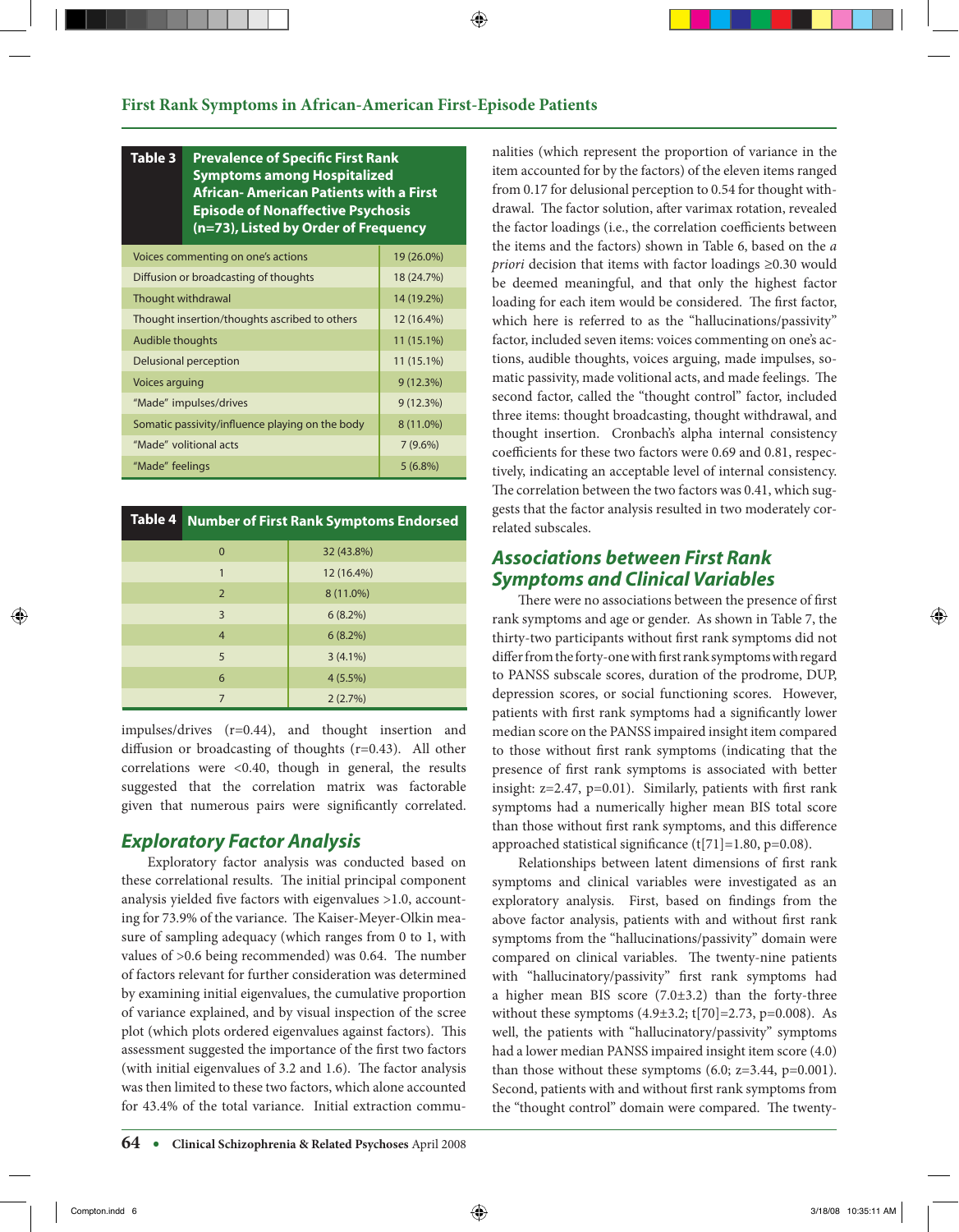| Table 5 | Correlations between First Rank Symptoms (only significant correlations are shown, p<.05.) |     |                |                |                |     |   |                |     |     |    |    |
|---------|--------------------------------------------------------------------------------------------|-----|----------------|----------------|----------------|-----|---|----------------|-----|-----|----|----|
|         |                                                                                            |     | $\overline{2}$ | $\overline{3}$ | $\overline{4}$ | 5   | 6 | $\overline{7}$ | 8   | 9   | 10 | 11 |
|         | 1. Voices commenting on one's actions                                                      |     |                |                |                |     |   |                |     |     |    |    |
|         | 2. Diffusion or broadcasting of thoughts                                                   |     |                |                |                |     |   |                |     |     |    |    |
|         | 3. Thought withdrawal                                                                      |     | .53            |                |                |     |   |                |     |     |    |    |
|         | 4. Thought insertion/thoughts ascribed to others                                           |     | .43            | .63            |                |     |   |                |     |     |    |    |
|         | 5. Audible thoughts                                                                        |     |                |                |                |     |   |                |     |     |    |    |
|         | 6. Delusional perception                                                                   |     |                |                |                |     |   |                |     |     |    |    |
|         | 7. Voices arguing                                                                          | .35 |                | .24            |                |     |   |                |     |     |    |    |
|         | 8. "Made" impulses/drives                                                                  | .44 |                |                | .28            | .31 |   |                |     |     |    |    |
|         | 9. Somatic passivity/influence playing on the body                                         |     |                |                |                |     |   | .27            |     |     |    |    |
|         | 10. "Made" volitional acts                                                                 | .23 |                |                |                |     |   |                | .44 | .33 |    |    |
|         | 11. "Made" feelings                                                                        | .33 |                |                | .32            | .34 |   |                | .39 | .25 |    |    |

four patients with first rank "thought control" symptoms had a higher mean PANSS positive symptom score (25.7±4.2) than the forty-nine without these symptoms  $(22.8\pm4.4;$  $t=2.74$ ,  $df=71$ ,  $p=0.008$ ).

# **Discussion**

In light of the relative dearth of research on first rank symptoms in the context of first-episode psychosis, especially among African-American patients, several interesting findings emerged from this cross-sectional, descriptive study. First, first rank symptoms are relatively common in this population. For example, over half of participants experienced at least one first rank symptom, and over onequarter endorsed the presence of auditory hallucinations in which voices were commenting on one's actions (the most common first rank symptom in this sample). The former finding is remarkably similar to the median rate of 51 to 52% across ten studies of patients with schizophrenia reviewed by Tanenberg-Karant and associates (13). It is also similar to other samples of patients with psychosis in the United States (8, 9), but it is somewhat less than the rate of 70% reported by Tanenberg-Karant and associates (13) among first-episode American patients with nonaffective psychosis. The reason for the apparent difference between the rate in the current sample (56.2%) and this rate of 70% is unclear, but may be due to methodological differences. Whereas Tanenberg-Karant and associates (13) assessed nine first rank symptoms with the SCID-I, interviewers in the current study rated eleven first rank symptoms using a structured inventory. Alternatively, the prevalence of first rank symptoms may be lesser in African-American samples compared to broader American samples. However, research by Arnold and colleagues (25) suggests that African-American men, who comprised 77% of the current sample, are more likely than other groups to experience any first rank symptoms, at least when assessed using the SAPS. Given findings that there may be substantial cross-cultural differences in symptom expression in schizophrenia (53, 54), further research in this area is needed to establish more reliable prevalence estimates of first rank symptoms in first-episode African-American samples.

Second, the current study was one of few to investigate the latent structure of first rank symptoms. The factor analysis suggested a two-factor solution with the first factor related to Schneiderian hallucinatory experiences and passivity phenomena, and the second factor comprised of the three items pertaining to thought control. The delusional

| Table 6<br><b>Rotated Factor Loadings for the 11 First</b><br><b>Rank Symptoms (only factor loadings</b><br>$\geq$ .30 are shown.)                                                                                             |                           |                                                          |                                         |  |  |  |  |  |
|--------------------------------------------------------------------------------------------------------------------------------------------------------------------------------------------------------------------------------|---------------------------|----------------------------------------------------------|-----------------------------------------|--|--|--|--|--|
| <b>Item</b>                                                                                                                                                                                                                    |                           | <b>Factor 1</b><br>"Hallucinations/<br><b>Passivity"</b> | <b>Factor 2</b><br>"Thought<br>Control" |  |  |  |  |  |
| one's actions                                                                                                                                                                                                                  | Voices commenting on      | .69                                                      |                                         |  |  |  |  |  |
| of thoughts                                                                                                                                                                                                                    | Diffusion or broadcasting |                                                          | .59                                     |  |  |  |  |  |
| Thought withdrawal                                                                                                                                                                                                             |                           |                                                          | .86                                     |  |  |  |  |  |
| Thought insertion/thoughts<br>ascribed to others                                                                                                                                                                               |                           |                                                          | .64                                     |  |  |  |  |  |
| Audible thoughts                                                                                                                                                                                                               |                           | .52                                                      |                                         |  |  |  |  |  |
|                                                                                                                                                                                                                                | Delusional perception*    |                                                          |                                         |  |  |  |  |  |
| Voices arguing                                                                                                                                                                                                                 |                           | .31                                                      |                                         |  |  |  |  |  |
|                                                                                                                                                                                                                                | "Made" impulses/drives    | .63                                                      |                                         |  |  |  |  |  |
| Somatic passivity/influence<br>playing on the body                                                                                                                                                                             |                           | .34                                                      |                                         |  |  |  |  |  |
| "Made" volitional acts                                                                                                                                                                                                         |                           | .48                                                      |                                         |  |  |  |  |  |
| "Made" feelings                                                                                                                                                                                                                |                           | .60                                                      |                                         |  |  |  |  |  |
| where the contract of the contract of the contract of the contract of the contract of the contract of the contract of the contract of the contract of the contract of the contract of the contract of the contract of the cont |                           |                                                          |                                         |  |  |  |  |  |

This item did not load onto either factor.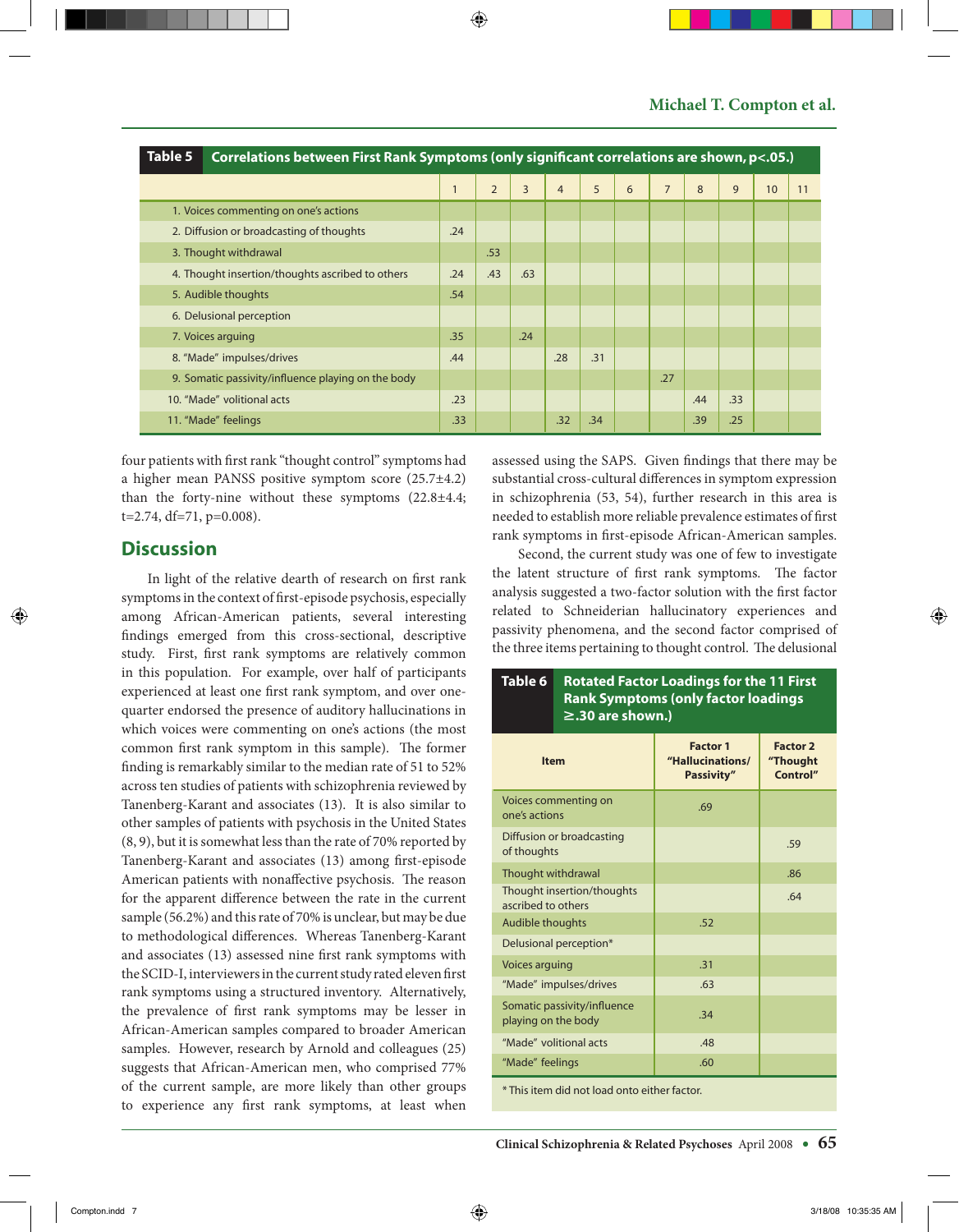#### **First Rank Symptoms in African-American First-Episode Patients**

perception item (defined by Mellor [2] as "a delusion that arises from a perception which to the patient possesses all the properties of a normal perception, and which he/she acknowledges would be regarded as such by anyone else; however, the perception has a private meaning for him/her, and a delusional system follows") did not load substantially onto either of these factors. Because of the facts that the first rank symptom concept has uncertain validity, that far from all patients have any first rank symptoms, and that there are only eleven symptoms, it could be questioned as to whether or not further subdivision is justified. However, the present findings resemble those of Peralta and Cuesta (33) who reported two factors (that explained 53% of the variance and were moderately correlated, r=0.45), one comprised of the delusional symptoms and the second containing the hallucinatory symptoms, audible thoughts, and delusional perception. Additional research should examine the latent structure of first rank symptoms to determine whether or not consistent subscales are detectable within this ostensibly multidimensional construct. Also, future research using this specific list of eleven items would benefit from confirmatory factor analyses to test the factors found in the present study. If additional research supports the factor structure reported here, there may be value in subdividing first rank symptoms for future studies that examine sociodemographic and clinical correlates of first rank symptoms, as well as the diagnostic significance of these subsets of symptoms.

Third, the presence of hallucinatory/passivity first rank symptoms was associated with less impairment in insight,

**Table 7**

the latter being measured both by self-report of patients (BIS) and by an objective researcher rating (PANSS insight/ judgment item). Although additional research is needed, it could be that patients are more able to recognize the pathological nature of some of these symptoms, such as voices arguing and somatic passivity, as opposed to more mundane auditory hallucinations and other symptom types that are associated with poor insight, such as negative symptoms and disorganization. Additionally, the presence of thought control first rank symptoms was associated with a higher PANSS positive symptom score, which is not surprising. Few studies have examined clinical correlates of the presence of first rank symptoms. Most studies have not found consistent associations between the presence of first rank symptoms and demographic variables, clinical characteristics, or outcomes (13), though a very recent critical review suggested that some first rank symptoms appear to be related to good outcome and some to poor outcome (34). Mellor (2) reported that the mean number of admissions to the hospital was less in patients with schizophrenia and first rank symptoms than in those without. From the results of this study, one could postulate that the presence of hallucinatory/passivity first rank symptoms, and the higher level of insight associated with these symptoms, may lead to a higher level of medication compliance and fewer hospital admissions.

Several methodological limitations of the current study should be recognized. First, the relatively small sample size may have limited the precision of prevalence

| <b>Clinical Variables (n=73)</b>                                            |                                                         |                                                          |                                         |      |
|-----------------------------------------------------------------------------|---------------------------------------------------------|----------------------------------------------------------|-----------------------------------------|------|
| <b>Variable</b>                                                             | <b>First Rank</b><br><b>Symptoms Absent</b><br>$(n=32)$ | <b>First Rank</b><br><b>Symptoms Present</b><br>$(n=41)$ | <b>Test</b><br><b>Statistic</b><br>(df) | p    |
| <b>PANSS Subscale Scores:</b>                                               |                                                         |                                                          |                                         |      |
| Positive symptoms                                                           | $23.6 + 4.4$                                            | $23.8 + 4.7$                                             | .22(71)                                 | .83  |
| Negative symptoms                                                           | $23.0 \pm 6.5$                                          | $22.1 + 7.2$                                             | .52(71)                                 | .61  |
| General psychopathology symptoms                                            | $41.8 \pm 8.4$                                          | $42.4 + 9.0$                                             | .29(71)                                 | .77  |
| Duration of prodrome, weeks*                                                | 8.71                                                    | 35.0                                                     | 1.61                                    | .11  |
| Duration of untreated psychosis, weeks*                                     | 26.3                                                    | 24.3                                                     | .00                                     | 1.00 |
| <b>Calgary Depression Scale total score</b>                                 | $4.1 \pm 5.1$                                           | $4.4 + 3.3$                                              | .32(69)                                 | .75  |
| <b>PANSS Depression item*</b>                                               | 3.0                                                     | 3.0                                                      | 1.40                                    | .16  |
| <b>Birchwood Insight Scale total score</b>                                  | $4.9 \pm 3.3$                                           | $6.3 \pm 3.3$                                            | 1.80(71)                                | .08  |
| <b>PANSS Impaired Insight item*</b>                                         | 6.0                                                     | 4.0                                                      | 2.47                                    | .01  |
| <b>Social Functioning Scale total score</b>                                 | $125.5 + 28.2$                                          | $126.7 + 28.9$                                           | .17(60)                                 | .87  |
| <b>Social and Occupational Functioning</b><br><b>Assessment Scale score</b> | $38.2 + 12.6$                                           | $40.0 \pm 10.4$                                          | .67(69)                                 | .50  |

**Comparisons between Patients with and without First Rank Symptoms on Select** 

\*Due to non-normal distributions of these variables,the Mann-Whitney U test was used. Medians (rather than mean±SD) are shown, and the Mann-Whitney U z-value is shown as the test statistic. PANSS=Positive and Negative Syndrome Scale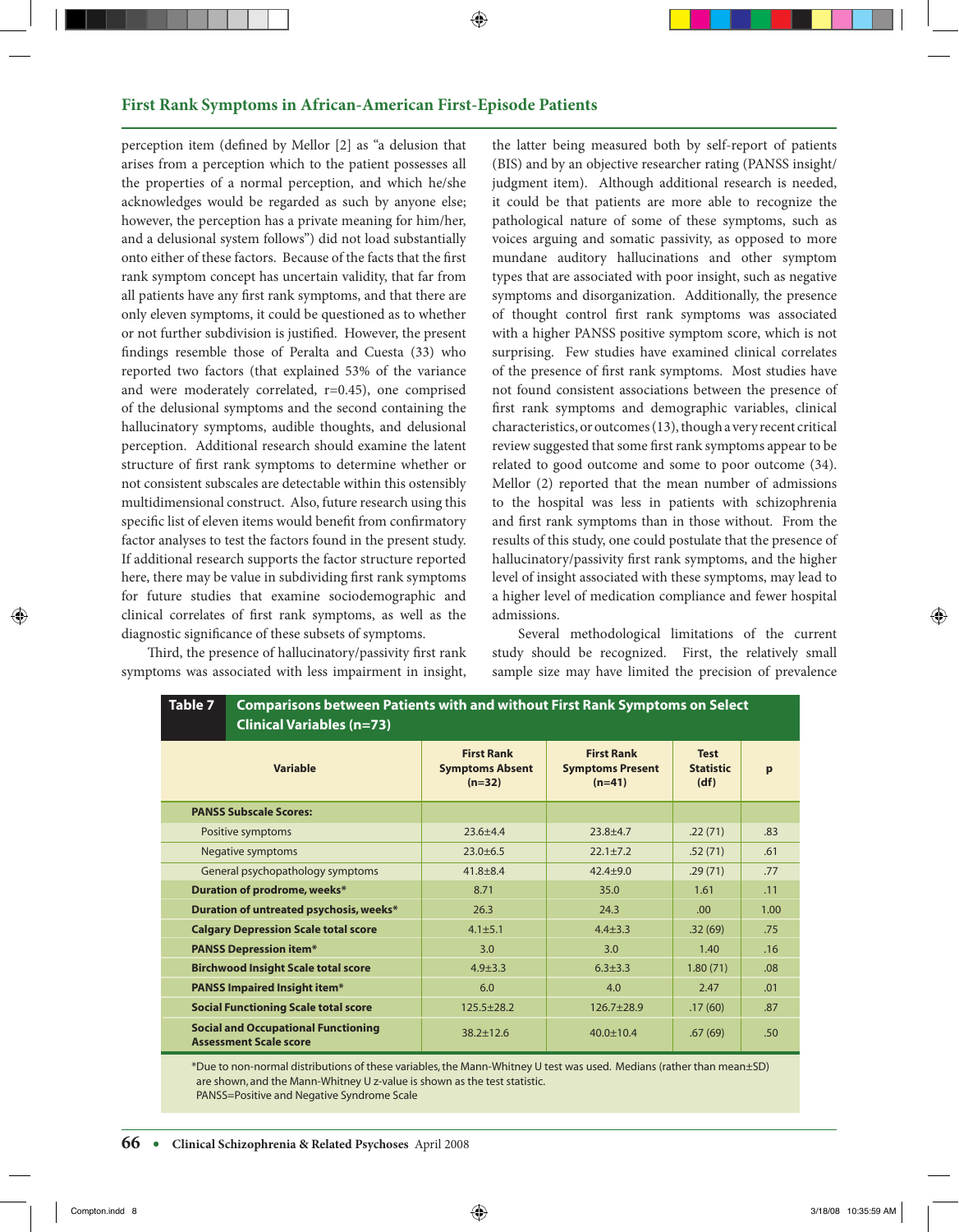estimates and clearly restricted the complexity of analyses that could be conducted. However, very few studies are available focusing on first-episode patients, and the investigative team knows of no other research on first rank symptoms specifically involving African-American firstepisode patients. Second, the generalizability of findings from this sample to dissimilar populations is limited given the sample's particular characteristics. For example, the sample included hospitalized patients only, and this may imply that only cases with relatively severe psychopathology were analyzed. Additionally, 63% of the sample had been incarcerated at least once, and 84% was admitted involuntarily, further demonstrating the unique features of this particular sample, which limit generalizability. Yet, the relatively homogeneous sample (hospitalized African-American first-episode patients in an urban, public-sector treatment setting) enhances internal validity of the findings. Third, measurement of first rank symptoms was limited by a lack of available scales with proven psychometric properties. However, to enhance validity to the extent possible, detailed definitions provided by Mellor (2) were used in the rating of first rank symptoms. Fourth, in conducting exploratory factor analysis it is suggested that the ratio of participants to variables (test items) be at least 5:1, and the sample size (n=73) used in this study was just above this preferred ratio (6.6:1). Further research on the factorial structure of first rank symptoms would benefit from even larger samples in order to enhance the precision of factor analysis results. Another inherent limitation of this factor analysis is the potential effect of low base rate frequencies of some first rank symptoms (e.g., made volitional acts and made feelings) on the reliability of the factor structure (55).

Although the concept of first rank symptoms is of great interest in relation to the historical evolution of the schizophrenia diagnostic construct, additional modern research on first rank symptoms may be informative. Neuroimaging findings have suggested an association between Schneiderian symptoms and increased regional cerebral blood flow or hyperactivation in the right parietal cortex (56-58) and provide support for the notion that such symptoms are related to an impairment in the mechanisms underlying the recognition of originators of actions (57). This, along with notions that first rank symptoms may be linked to a loss of normal cerebral asymmetry (29), suggests that first rank symptoms may be distal phenotypic markers of key abnormal physiologic processes of psychosis. Given the well-replicated prevalence of first rank symptoms across a number of studies in different settings with various diagnostic distributions and demographic characteristics, Schneiderian symptoms are worthy of further focused research attention.

#### **Acknowledgments**

This research was supported by a grant from the National Institute of Mental Health to the first author (K23 MH067589).

## **References**

- 1. Schneider K. Clinical psychopathology. New York: Grune and Stratton Inc.; 1959.
- 2. Mellor CS. First rank symptoms of schizophrenia: I. The frequency in schizophrenics on admission to hospital. II. Differences between individual first rank symptoms. Br J Psychiatry 1970;117(536):15-23.
- 3. American Psychiatric Association. Diagnostic and statistical manual of mental disorders, fourth edition. Washington (D.C.): American Psychiatric Association; 1994.
- 4. World Health Organization. The ICD-10 classification of mental and behavioural disorders: clinical descriptions and diagnostic guidelines. Geneva (Switzerland): World Health Organization; 1992.
- 5. Koehler K, Guth W, Grimm G. First-rank symptoms of schizophrenia in Schneiderian-oriented German centers. Arch Gen Psychiatry 1977;34(7):810-813.
- 6. Taylor MA. Schneiderian first-rank symptoms and clinical prognostic features in schizophrenia. Arch Gen Psychiatry 1972;26(1):64-67.
- 7. Bland RC. Diagnosis of schizophrenia. Can Psychiatr Assoc J 1978;23(5):291-296.
- 8. Abrams R, Taylor M. First-rank symptoms, severity of illness, and treatment response in schizophrenia. Compr Psychiatry 1973;14(4):353-355.
- 9. Carpenter WT Jr, Strauss JS, Muleh S. Are there pathognomonic symptoms in schizophrenia? An empiric investigation of Schneider's first-rank symptoms. Arch Gen Psychiatry 1973;28(6):847-852.
- 10. O'Grady JC. The prevalence and diagnostic significance of Schneiderian first-rank symptoms in a random sample of acute psychiatric in-patients. Br J Psychiatry 1990;156:496- 500.
- 11. Carpenter WT Jr, Strauss JS. Cross-cultural evaluation of Schneider's first-rank symptoms of schizophrenia: a report from the International Pilot Study of Schizophrenia. Am J Psychiatry 1974;131(6):682-687.
- 12. González-Pinto A, van Os J, Peralta V, Pérez de Heredia JL, Mosquera F, Aldama A, et al. The role of age in the development of Schneiderian symptoms in patients with a first psychotic episode. Acta Psychiatr Scand 2004;109(4):264-268.
- 13. Tanenberg-Karant M, Fennig S, Ram R, Krishna J, Jandorf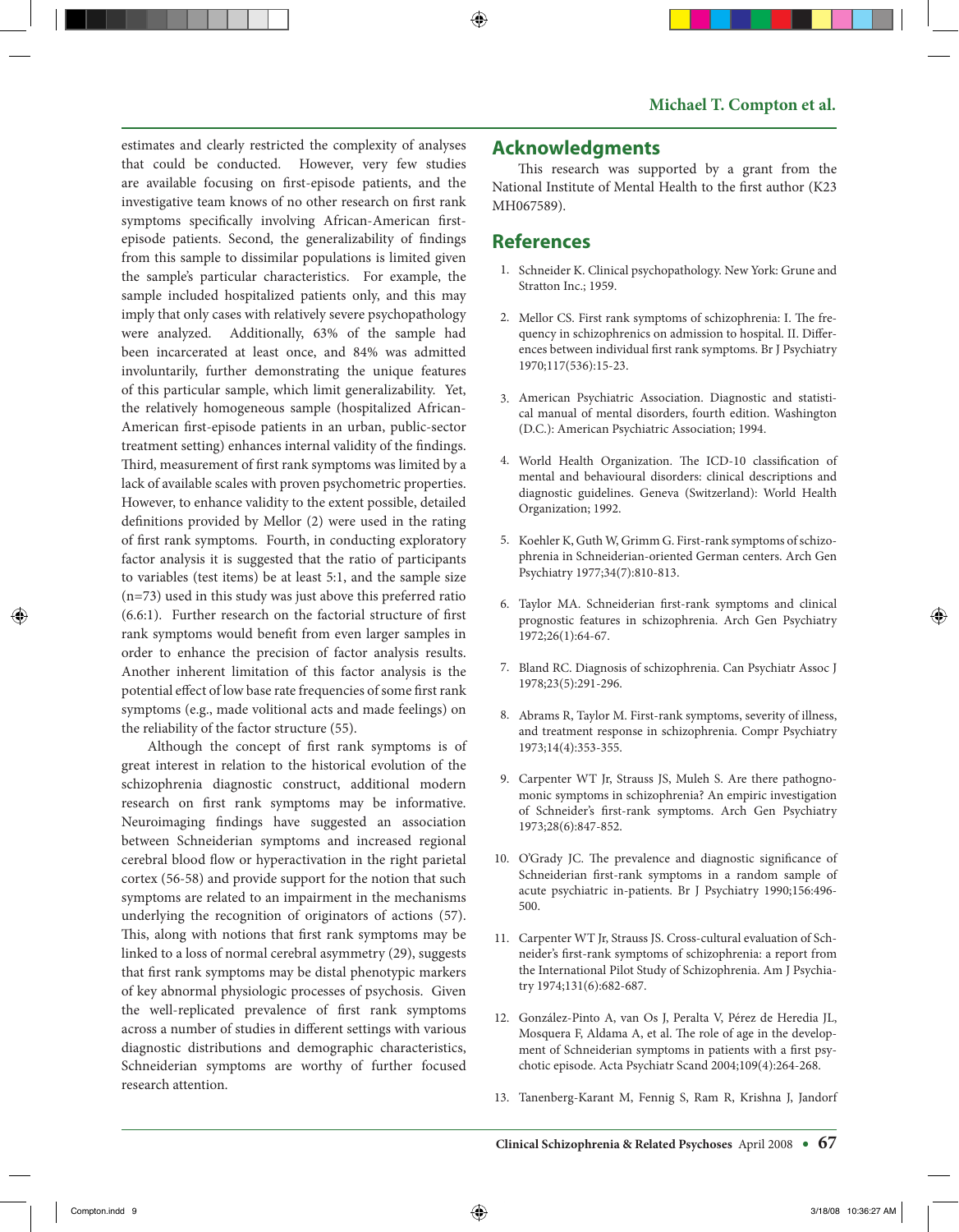#### **First Rank Symptoms in African-American First-Episode Patients**

L, Bromet EJ. Bizarre delusions and first-rank symptoms in a first-admission sample: a preliminary analysis of prevalence and correlates. Compr Psychiatry 1995;36(6):428-434.

- 14. First MB, Spitzer RL, Gibbon M, Williams JBW. Structured clinical interview for DSM-IV Axis I disorders. New York (NY): New York State Psychiatric Institute, Biometrics Research Department; 1998.
- 15. Zarrouk ET. The usefulness of first-rank symptoms in the diagnosis of schizophrenia in a Saudi Arabian population. Br J Psychiatry 1978;132:571-573.
- Chandrasena R, Rodrigo A. Schneider's first rank symptoms: 16. their prevalence and diagnostic implications in an Asian population. Br J Psychiatry 1979;135:348-351.
- Gharagozlou H, Behin MT. Diagnostic evaluation of Schneider 17. first rank symptoms of schizophrenia among three groups of Iranians. Compr Psychiatry 1979;20(3):242-245.
- 18. Ndetei DM, Singh A. Schneider's first rank symptoms of schizophrenia in Kenyan patients. Acta Psychiatr Scand 1983;67(3):148-153.
- Ahmed SH, Naeem S. First rank symptoms and diagnosis 19. of schizophrenia in developing countries. Psychopathology 1984;17(5-6):275-279.
- Ndetei DM, Vadher A. A cross-cultural study of the frequen-20. cies of Schneider's first rank symptoms of schizophrenia. Acta Psychiatr Scand 1984;70(6):540-544.
- Chandrasena R. Schneider's first rank symptoms: an inter-21. national and interethnic comparative study. Acta Psychiatr Scand 1987;76(5):574-578.
- 22. Gureje O, Bamgboye EA. A study of Schneider's first-rank symptoms of schizophrenia in Nigerian patients. Br J Psychiatry 1987;150:867-869.
- Wing J, Nixon J. Discriminating symptoms in schizophrenia. 23. A report from the International Pilot Study of Schizophrenia. Arch Gen Psychiatry 1975;32(7):853-859.
- 24. Malik SB, Ahmed M, Bashir A, Choudhry TM. Schneider's first-rank symptoms of schizophrenia: prevalence and diagnostic use. A study from Pakistan. Br J Psychiatry 1990;156:109-111.
- 25. Arnold LM, Keck PE Jr, Collins J, Wilson R, Fleck DE, Corey KB, et al. Ethnicity and first-rank symptoms in patients with psychosis. Schizophr Res 2004;67(2-3):207-212.
- 26. Botros MM, Atalla SF, El-Islam MF. Schneiderian first rank symptoms in a sample of schizophrenic patients in Egypt. Int J Soc Psychiatry 2006;52(5):424-431.
- 27. Andreasen NC. The Scale for the Assessment of Positive Symptoms (SAPS). Iowa City (IA): University of Iowa; 1984.
- 28. Strakowski SM, Flaum M, Amador X, Bracha HS, Pandurangi

AK, Robinson D, et al. Racial differences in the diagnosis of psychosis. Schizophr Res 1996;21(2):117-124.

- 29. Verdoux H, Liraud F, Droulout T, Theillay G, Parrot M, Franck N. Is the intensity of Schneiderian symptoms related to handedness and speech disorder in subjects with psychosis? Schizophr Res 2004;67(2-3):167-173.
- 30. Ceccherini-Nelli A, Crow TJ. Disintegration of the components of language as the path to a revision of Bleuler's and Schneider's concepts of schizophrenia. Linguistic disturbances compared with first-rank symptoms in acute psychosis. Br J Psychiatry 2003;182:233-240.
- 31. Ceccherini-Nelli A, Turpin-Crowther K, Crow TJ. Schneider's first rank symptoms and continuous performance disturbance as indices of dysconnectivity of left- and right-hemispheric components of language in schizophrenia. Schizophr Res 2007;90(1-3):203-213.
- 32. Peralta V, Cuesta MJ, Martinez-Larrea A, Serrano JF. Patterns of symptoms in neuroleptic-naive patients with schizophrenia and related psychotic disorders before and after treatment. Psychiatry Res 2001;105(1-2):97-105.
- 33. Peralta V, Cuesta MJ. Diagnostic significance of Schneider's first-rank symptoms in schizophrenia. Comparative study between schizophrenic and non-schizophrenic psychotic disorders. Br J Psychiatry 1999;174:243-248.
- 34. Nordgaard J, Arnfred SM, Handest P, Parnas J. The diagnostic status of first-rank symptoms. Schizophr Bull 2008;34(1):137- 154.
- 35. Cockrell JR, Folstein MF. Mini-Mental State Examination (MMSE). Psychopharmacol Bull 1988;24(4):689-692.
- 36. Folstein MF, Folstein SE, McHugh PR, Fanjiang G. Mini-Mental State Examination: user's guide. Odessa (Florida): Psychological Assessment Resources, Inc.; 2001.
- 37. American Psychiatric Association. Handbook of psychiatric measures. Washington (D.C.): American Psychiatric Association; 2000.
- 38. Kay SR, Fizbein A, Opler LA. The Positive and Negative Syndrome Scale (PANSS) for schizophrenia. Schizophr Bull 1987;13(2):261-276.
- 39. Perkins DO, Leserman J, Jarskog LF, Graham K, Kazmer J, Lieberman JA. Characterizing and dating the onset of symptoms in psychotic illness: the Symptom Onset in Schizophrenia (SOS) inventory. Schizophr Res 2000;44(1):1-10.
- 40. Norman RMG, Malla AK. Course of Onset and Relapse Schedule: interview and coding instruction guide. London (Ontario): Prevention and Early Intervention for Psychosis Program; 2002.
- 41. Keshavan MS, Haas G, Miewald J, Montrose DM, Reddy R, Schooler NR, et al. Prolonged untreated illness duration from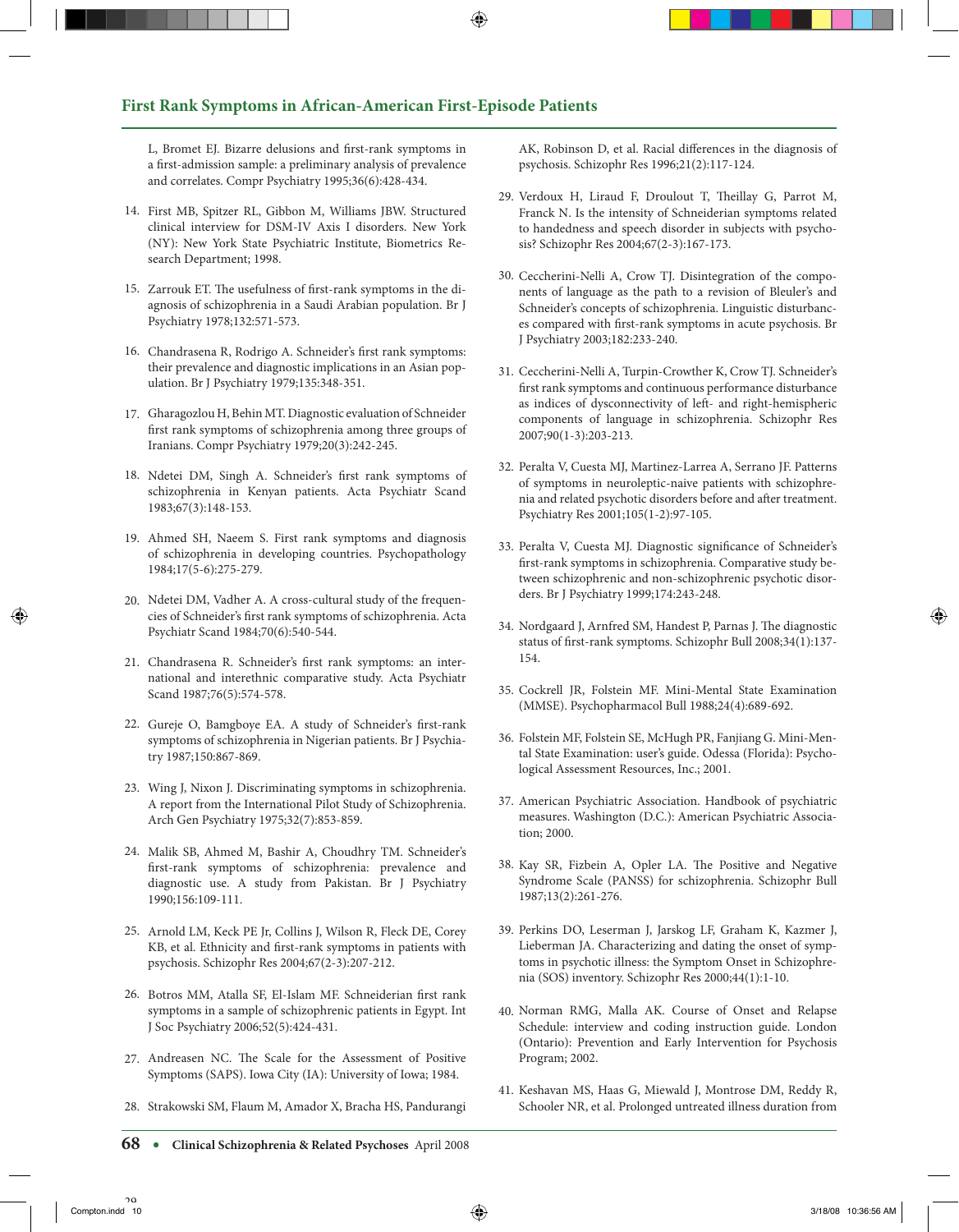prodromal onset predicts outcome in first episode psychoses. Schizophr Bull 2003;29(4):757-769.

- 42. Compton MT, Esterberg ML, Druss BG, Walker EF, Kaslow NJ. A descriptive study of pathways to care among hospitalized urban African American first-episode schizophrenia-spectrum patients. Soc Psychiatry Psychiatr Epidemiol 2006;41(7):566-573.
- Addington D, Addington J, Schissel B. A depression rating 43. scale for schizophrenics. Schizophr Res 1990;3(4):247-251.
- 44. Birchwood M, Smith J, Drury V, Healy J, Macmillan F, Slade M. A self-report Insight Scale for psychosis: reliability, validity and sensitivity to change. Acta Psychiatr Scand 1994;89(1):62-67.
- 45. Debowska G, Grzywa A, Kucharska-Pietura K. Insight in paranoid schizophrenia—its relationship to psychopathology and premorbid adjustment. Compr Psychiatry 1998;39(5):255-260.
- 46. Lysaker PH, Bell MD, Bryson G, Kaplan E. Personality as a predictor of the variability of insight in schizophrenia. J Nerv Ment Dis 1999;187(2):119-122.
- 47. Keshavan MS, Rabinowitz J, DeSmedt G, Harvey PD, Schooler N. Correlates of insight in first episode psychosis. Schizophr Res 2004;70(2-3):187-194.
- 48. Sevy S, Nathanson K, Visweswaraiah H, Amador X. The relationship between insight and symptoms in schizophrenia. Compr Psychiatry 2004;45(1):16-19.
- 49. Birchwood M, Smith J, Cochrane R, Wetton S, Copestake S. The Social Functioning Scale. The development and validation of a new scale of social adjustment for use in family intervention programmes with schizophrenic patients. Br J Psychiatry 1990;157:853-859.
- 50. Goldman HH, Skodol AE, Lave TR. Revising Axis V for DSM-IV: a review of measures of social functioning. Am J Psychiatry 1992;149(9):1148-1156.
- 51. Hilsenroth MJ, Ackerman SJ, Blagys MA, Bumann BD, Baity MR, Smith SR, et al. Reliability and validity of DSM-IV Axis V. Am J Psychiatry 2000;157(11):1858-1863.
- 52. Saraswat N, Rao K, Subbakrishna DK, Gangadhar BN. The Social Occupational Functioning Scale (SOFS): a brief measure of functional status in persons with schizophrenia. Schizophr Res 2006;81(2-3):301-309.
- 53. Adebimpe VR, Chu CC, Klein HE, Lange MH. Racial and geographic differences in the psychopathology of schizophrenia. Am J Psychiatry 1982;139(7):888-891.
- 54. Ndetei DM. Psychiatric phenomenology across countries: constitutional, cultural, or environmental? Acta Psychiatr Scand Suppl 1988;344:33-44.
- 55. Peralta V, Cuesta MJ. Motor features in psychotic disorders. I. Factor structure and clinical correlates. Schizophr Res 2001;47(2-3):107-116.
- 56. Spence SA, Brooks DJ, Hirsch SR, Liddle PF, Meehan J, Grasby PM. A PET study of voluntary movement in schizophrenic patients experiencing passivity phenomena (delusions of alien control). Brain 1997;120(Pt 11):1997-2011.
- Franck N, O'Leary DS, Flaum M, Hichwa RD, Andreasen 57. NC. Cerebral blood flow changes associated with Schneiderian first-rank symptoms in schizophrenia. J Neuropsychiatry Clin Neurosci 2002;14(3):277-282.
- Ganesan V, Hunter MD, Spence SA. Schneiderian first-rank 58. symptoms and right parietal hyperactivation: a replication using fMRI. Am J Psychiatry 2005;162(8):1545.